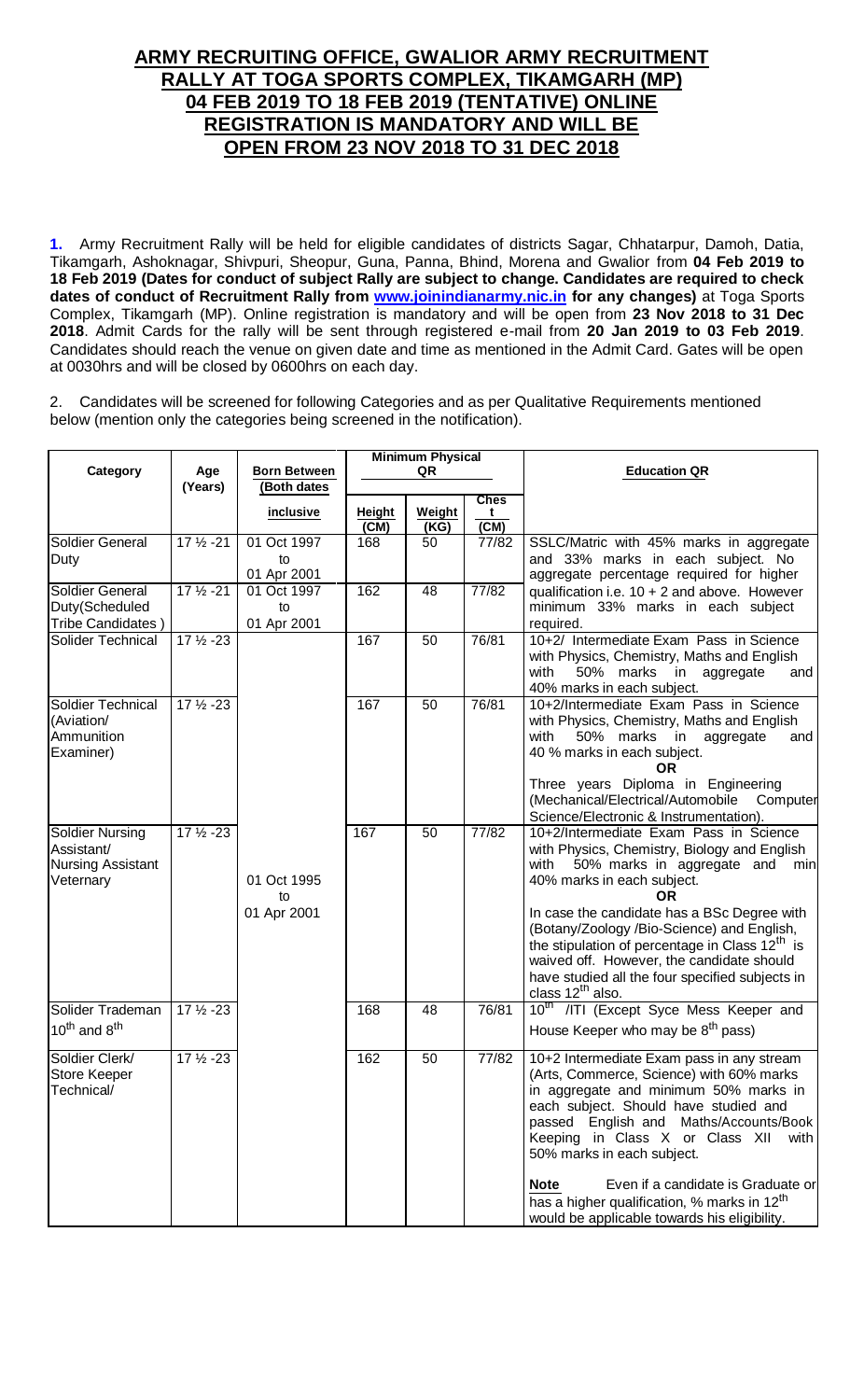1. Full postal address to include Post Office, Police Station and PIN Code to be mentioned on the Affidavit.

2. No mobile phone will be permitted beyond the entry gate.

# **@ Relaxation in Physical Standards**

| Category                                                                                                                               | Height (Cms) | <b>Chest (Cms)</b> | <b>Weight (Kgs)</b> |  |
|----------------------------------------------------------------------------------------------------------------------------------------|--------------|--------------------|---------------------|--|
| Sons of Servicemen (SOS)/ Ex-Servicemen<br>(SOEX)/ War Widows (SOWW)/ Widows of<br>Ex-Servicemen.                                      | າ            |                    |                     |  |
| Adopted son/ son-in-law of a War Widow, if<br>she has no son including a legally adopted<br>son of Serving Soldier/ Ex-Servicemen.     |              |                    |                     |  |
| (International/<br>Outstanding<br>Sportsmen<br>National/ State/ District level having secured<br>$1st/2nd$ position in last two years) |              |                    | 5                   |  |

@Note-Relaxation in Physical Standards is either for wards of servicemen/ex servicemen or sportsman (not both).

### 3. Candidates will be tested as stated below:-

| <b>Physical Fitness Test (At Rally Site)</b>                                                                                                                                       |       |                |            |              | <b>Remarks</b> |  |
|------------------------------------------------------------------------------------------------------------------------------------------------------------------------------------|-------|----------------|------------|--------------|----------------|--|
| 1.6 Km Run                                                                                                                                                                         |       |                | Beam       |              | Zig-Zag        |  |
|                                                                                                                                                                                    |       |                | (Pull Ups) | <b>Ditch</b> | <b>Balance</b> |  |
| Group                                                                                                                                                                              | Marks | $P$ ull<br>Ups | Marks      |              |                |  |
| Group I- Upto 5 Min 30 Sec                                                                                                                                                         | 60    | 10             | 40         | Need to      | Need to        |  |
| Group II - 5 Min 31 Sec to 5 Min 45 Sec                                                                                                                                            | 48    | 9              | 33         | Qualify      | Quality        |  |
|                                                                                                                                                                                    |       | 8              | 27         |              |                |  |
|                                                                                                                                                                                    |       | $\overline{7}$ | 21         |              |                |  |
|                                                                                                                                                                                    |       | $6\phantom{1}$ | 16         |              |                |  |
|                                                                                                                                                                                    |       |                |            |              |                |  |
| <b>Physical Measurement (At Rally Site)</b>                                                                                                                                        |       |                |            |              |                |  |
| Physical measurement will be carried out as per the Physical standards listed at Para 2                                                                                            |       |                |            |              |                |  |
| above.                                                                                                                                                                             |       |                |            |              |                |  |
| <b>Medical Test</b>                                                                                                                                                                |       |                |            |              |                |  |
| (a)<br>As per laid down medical standards at the Rally Site.                                                                                                                       |       |                |            |              |                |  |
| (b)<br>Unfit candidates will be referred to Military Hospital/Command Hospital/Base                                                                                                |       |                |            |              |                |  |
| Hospital for specialist review. Candidates for specialist review should present                                                                                                    |       |                |            |              |                |  |
| themselves to the nominated Military Hospital/Command Hospital/Base Hospital 14 days                                                                                               |       |                |            |              |                |  |
| of the referral and report back to ARO for issue Admit Card for Common Entrance                                                                                                    |       |                |            |              |                |  |
| Examination in case declared FIT.                                                                                                                                                  |       |                |            |              |                |  |
| <b>Written Test through Common Entrance Examination (CEE)</b>                                                                                                                      |       |                |            |              |                |  |
|                                                                                                                                                                                    |       |                |            |              |                |  |
| (a)<br>Will be conducted for medically fit candidates at nominated venue. Location, date<br>and time of written test will be intimated at Rally Site and through Admit Cards.      |       |                |            |              |                |  |
|                                                                                                                                                                                    |       |                |            |              |                |  |
| (b)<br>Admit card for the Common Entrance Examination (CEE) for the Rally Fit                                                                                                      |       |                |            |              |                |  |
| candidates will be issued at Rally Site itself.                                                                                                                                    |       |                |            |              |                |  |
|                                                                                                                                                                                    |       |                |            |              |                |  |
| (c)<br>Admit card for the Common Entrance Examination (CEE) for the Review Fit cases<br>will be issued after getting medically fit by concerned specialist/specialists at Military |       |                |            |              |                |  |
| Hospital/Command Hospital/Base Hospital.                                                                                                                                           |       |                |            |              |                |  |
|                                                                                                                                                                                    |       |                |            |              |                |  |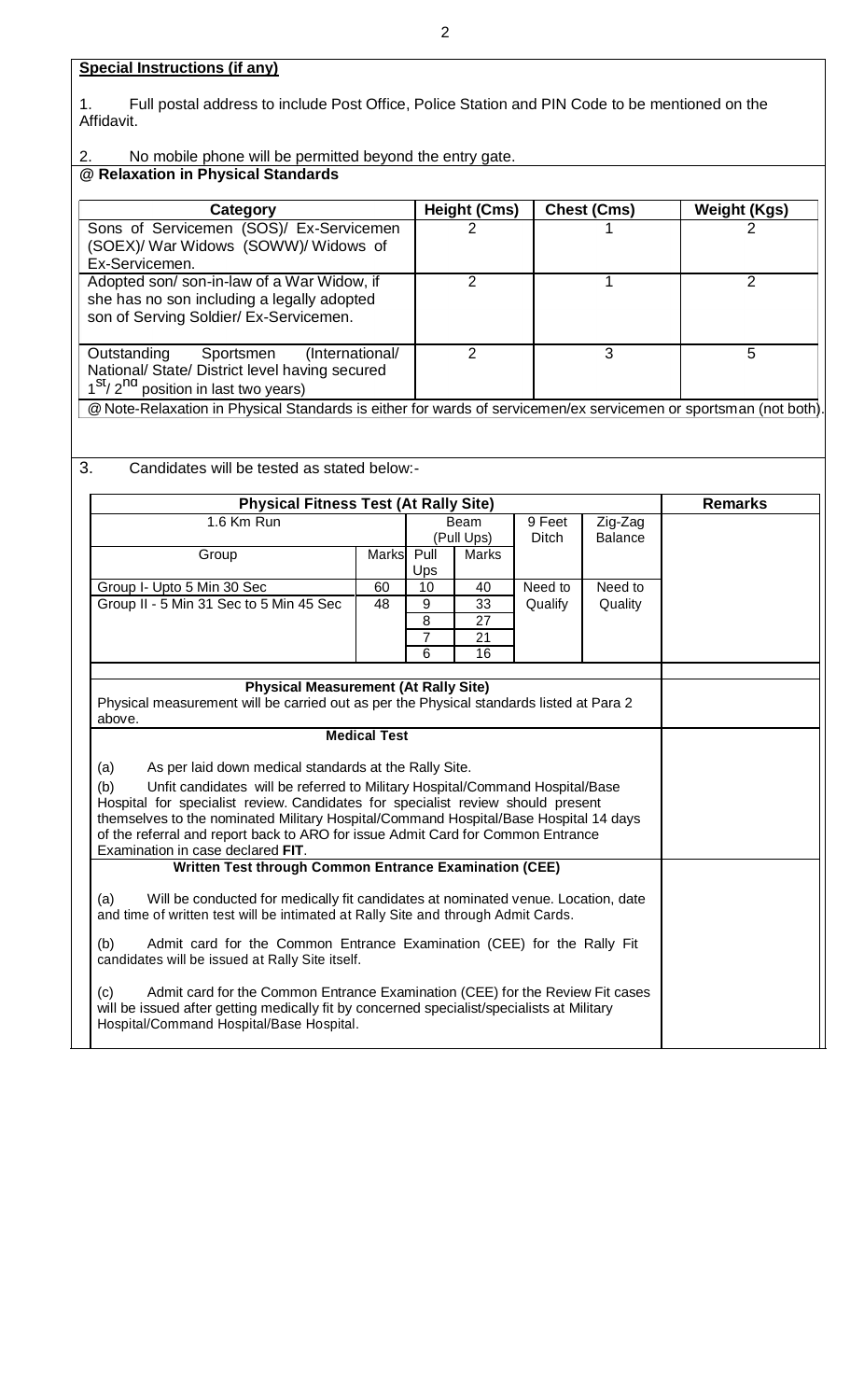4. Candidates are required to bring following documents/certificates in original with two attested photocopies with them to the rally site:-

(a) **Admit Card**. Printed with Laser Printer on good quality paper (Do not shrink the size).

(b) **Photograph**. Twenty copies of **unattested** passport size colour photographs developed on good quality photographic paper in white background not more than three months old. Computer printouts/photo shopped photographs will **NOT** be accepted.

## (c) **Education Certificates**.

(i) Education Certificates with marks sheet in original of all educational qualifications achieved by candidate i.e. Matric/Intermediate/Graduation etc recognised School/ College/ Board/University.

(ii) Provisional/online education certificate should be certified ink signed by the head of the educational institution of concerned Board/University.

(iii) Candidates with matric certificate from Open School should bring School Leaving Certificate countersigned by BEO/DEO.

(d) **Domicile/Residence Certificate**. Domicile/Residence Certificate with photograph issued by Tehsildar/District Magistrate.

(e) **Caste Certificate**. Caste Certificate affixed with photograph of the candidate issued by the Tehsildar/District Magistrate.

(f) **Religion Certificate**. Religion Certificate issued by the Tehsildar/SDM (If religion **as "SIKH/ HINDU/ MUSLIM/ CHRISTIAN"** is not mentioned in caste certificate).

(g) **School Character Certificate**. School Character Certificate issued by the School/College Principal/Headmaster where the candidate last studied.

(h) **Character Certificate**. Character Certificate with photographs issued by Village Sarpanch/ Municipal Corporation **within last six months**.

(j) **Unmarried Certificate**. Unmarried Certificate for candidates less than 21 years of age with photograph issued by Village Sarpanch/Municipal Corporation **within last six months**.

(k) **Relationship Certificate**. SOS/SOEX/SOW/SOWW candidates are required to produce the following documents:-

Relationship certificate issued from respective Record Office only duly signed by Record Officer with Personal number, Rank, Name and particulars of the Record Officer issuing the Relationship certificate with office seal/stamp is endorsed.

(ii) A declaration to the affect as mentioned below in Affidavit on Ten Rupees Non-Judicial

Stamp paper prepared by the ESM duly signed by 1<sup>st</sup> Class/ Executive/ Judicial Magistrate is required to be submitted by the candidate at rally site. The ESM will mention particular of all sons including name, date of birth and their employment/ occupation in the affidavit and declare that "I am willing to avail SOEX benefits for only one son name declare that "I am willing to avail SOEX benefits for only one son name of Birth is \_\_\_\_\_\_\_\_\_\_. I have not availed SOS/ SOEX benefits for another son earlier, if my statement is found fake/ wrong at a later stage, legal action may be initiated against me and candidature of my son be cancelled by the military authorities. **I shall never challenge for the same in the "Hon'ble Court of Law."**

(iii) Original Discharge Book of Ex-Serviceman also to be produced. Name and date of birth of the candidate must have been recorded in it.

**NCC Certificate**. NCC A/ B/ C certificates and Republic Day Parade certificate should have photograph of the candidate duly attested by issuing authority. **Provisional NCC A/ B/ C pass certificates will only be accepted if authenticated by concerned NCC Group Commanders. No NCC certificate will be accepted after conduct of the rally. Provisional certificate duly authenticated will be accepted for candidates not having original certificate however original certificate will be produced before conduct of CEE.** 

#### (m) **Sports Certificate**.

(i) Sportsmen who have represented India at International level and State at National level within the last two years. For list of sports under which relaxation in physical standards is admissible attention is invited to **[www.joinindianarmy.nic.in](http://www.joinindianarmy.nic.in/)** website.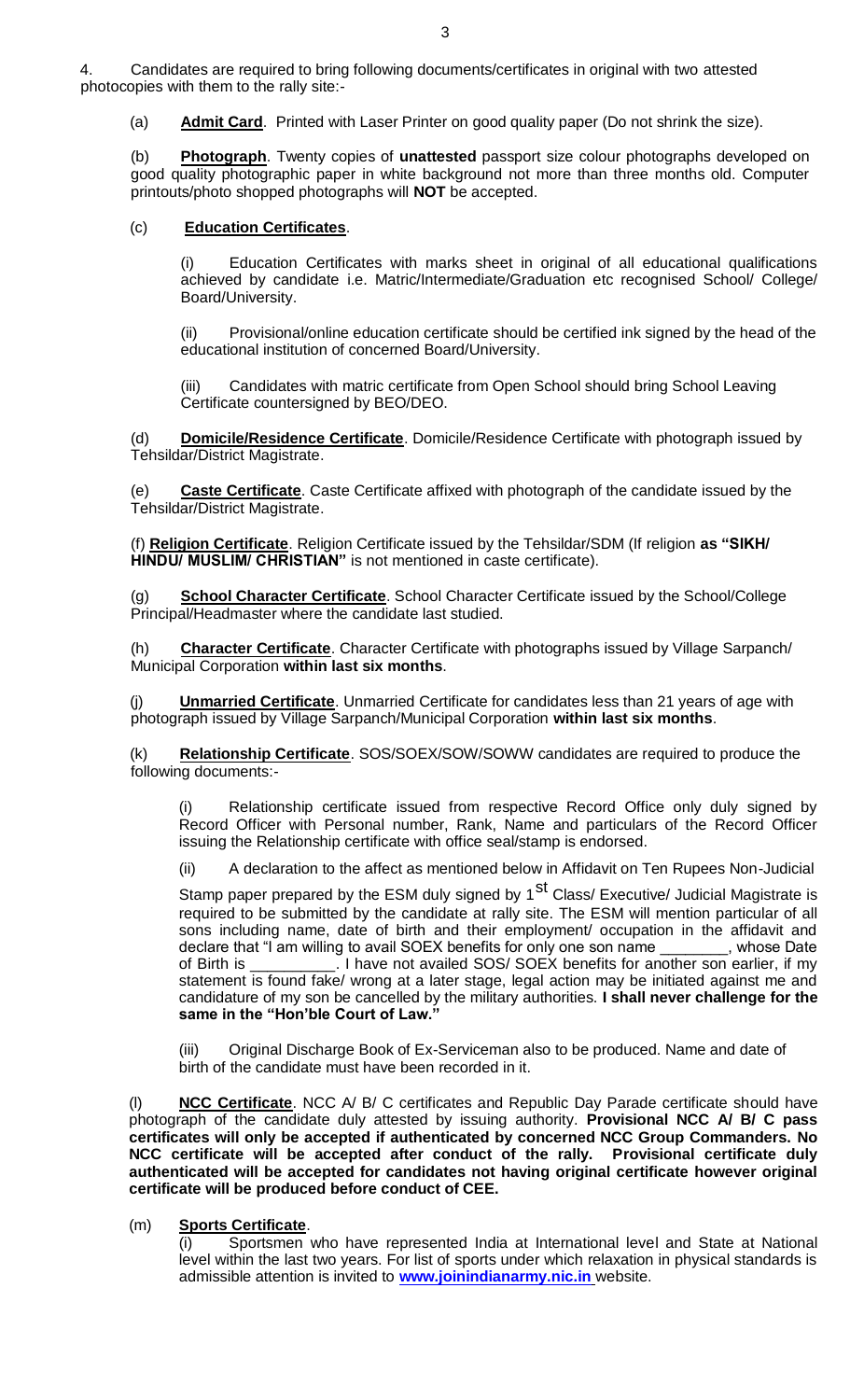(ii) Sportsmen who have represented District at State level and University team or regional team at District level with  $1^{st}$  /  $2^{nd}$  position within last two years. Sports certificates should be with registration number and from govt recognized sports institutes/bodies as under:-

| (aa) | All Sr/Jr National Championship certificate | $\overline{\phantom{a}}$ | <b>Respective National</b><br>Federation       |
|------|---------------------------------------------|--------------------------|------------------------------------------------|
| (ab) | All States & Dist level certificates        |                          | <b>Respective States Sports</b><br>Association |
| (ac) | All University level certificates           |                          | <b>Inter University Sports</b><br>Board        |
| (ad) | All School level certificates               |                          | All India School Games<br>Federation           |

(n) **Affidavit**. Duly signed by candidate on Rs 10/- Non-judicial Stamp paper as per specimen duly attested by notary will be submitted by candidate.

(o) **Single Bank A/C, PAN Card & AADHAR Card**. Single Bank A/C, PAN card & Aadhar card are mandatory documents for final enrolment for purpose of Pay & Allowances and other **social benefits scheme.**

5. **Special Instructions. Candidate from districts of Sagar, Chhatarpur, Damoh, Datia, Tikamgarh, Ashoknagar, Shivpuri, Sheopur, Guna, Panna, Bhind, Morena and Gwalior only can participate in the recruitment rally. Candidate found attending from outside of the above mentioned districts of MP or other States will be handed over to Police.**

#### **Important Instructions**

6. **Administration**. Candidates are advised to bring sufficient eatables and drinking water with them since recruitment is a time consuming process.

**7. Candidates will be permitted entry into the rally site only on production of Admit Card in duplicate, generated online through the official website [www.joinindianarmy.nic.in. A](http://www.joinindianarmy.nic.in/)nyone found with fake admit card will be handed over to Police for disciplinary action.**

8. Recruitment into the Army is a free service. Candidates are advised not to pay bribe to anyone for recruitment as it is based purely on merit. Selection process during recruitment at all stages is computerised and transparent. Therefore, candidates are advised to be beware of touts as they cannot help/influence them at any stage.

9. Candidates are advised to check their age & education criteria before participating in the rally. Candidates found under age/ overage and not meeting education criteria will be disqualified.

#### 10**. Giving/taking bribe, production of bogus/ fake certificates and indulging in unfair means is a criminal offence and liable for punishment under law.**

11. Certificates with overwriting, tampering of seals or erasing/alteration of any type will not be accepted.

12. **All documents submitted by the candidates are verified by Government agencies before enrolment into the Army. Strong legal action will be taken against individuals submitting fake documents. Even after recruitment, the service will be terminated if candidates are found to have produced fake documents or given wrong information at the time of recruitment, despite the number of years of service individual may have rendered.**

13. No compensation for Death/ injury/ loss etc during the rally and no travelling allowance/ dearness allowance for journey is admissible. Candidates will participate in the rally at their own risk and the participation is totally and entirely voluntary. The signing of Indemnity Bond is a mandatory reqmt.

14. **Use of Performance Enhancing Drugs**. Use of any kind of performance enhancing drugs is strictly banned. Candidates having been found to have used the same will be debarred from further screening.

15 **Tattoo. Permanent body tattoos are only permitted on inner face of forearms i.e From inside of elbow to the wrist and on the reverse side of palm/ back (dorsal) side of hand. Permanent body tattoos on any other part of the body are not acceptable and candidates will be barred from further selection.**

16. If 180 days or more lapse between screening medical at the rally and despatch, medical will be done again and unfit candidates in this review will not be recruited.

17. Selection is provisional till Rahdari certificate is issued and candidates are despatched for training.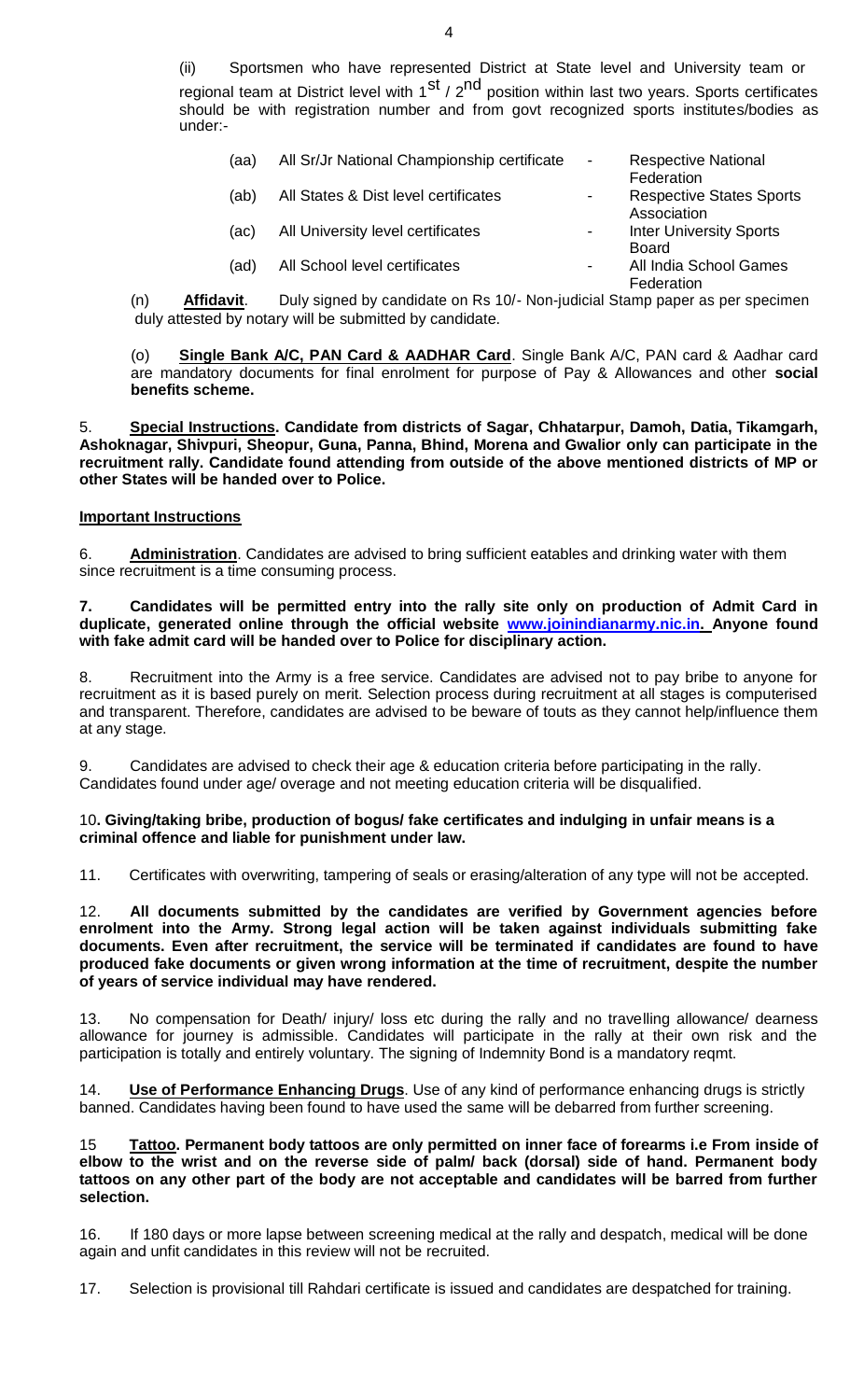#### 18. **Mobile phones are not permitted in the Rally Site and at the time of Common Entrance Examination** (**CEE).**

19. Candidates are advised in their own interest to undergo medical exam before coming for selection especially with respect to flat foot, poor vision, deformities and physical measurements. All are advised to ensure that their ears are free of wax by getting it cleaned by a doctor prior to the rally.

20. Candidates may have to present themselves at rally site for three to four days. Candidates should make arrangements for stay under their own arrangements.

21. Negative marking would be applicable in Common Entrance Examination (CEE).

22. Result of written examination will be declared on the official website [www.joinindianarmy.nic.in](http://www.joinindianarmy.nic.in/) No separate letter will be sent to the candidate. It is responsibility of candidate to check his result and report to ARO for documentation.

23. For more details, contact on:-

Telephone Number - 0751-2466414

**Disclaimer**. The terms and conditions, given in the notification and on the website are subject to change and should, therefore, be treated as guidelines only. In case of any ambiguity, the existing policies, rules and regulations of Indian Army/ Government of India will be final. Details are also available on website [www.joinindianarmy.nic.in](http://www.joinindianarmy.nic.in/)

Date :22 Nov 2018

Place : Gwalior (MP)

 $SD/-$ (SS Negi) Colonel Director Recruiting ARO, Gwalior